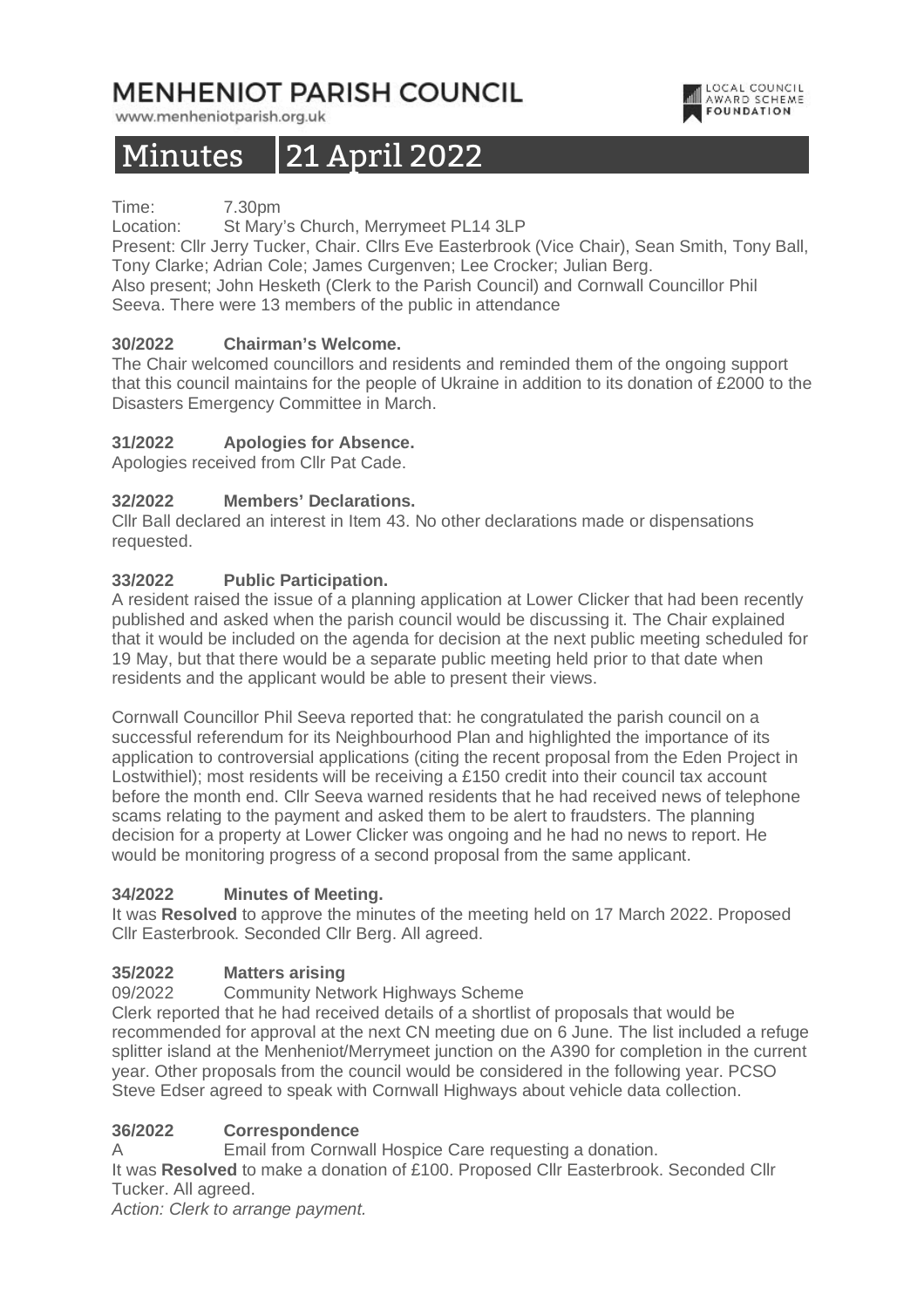B Letter from Menheniot-Looe Cricket Club. Councillors noted the comments on the recent Neighbourhood Plan and asked that an appropriate response be made. Action: Clerk to refer matter to NDP Project manager for reply.

# **37/2022 Planning**

# Ref: PA22/01706

Proposal: Listed Building Consent for the demolition of the existing badly deteriorated timber front porch and its replacement with an open ended porch.

Location: Merrymeet House Merrymeet Liskeard Cornwall PL14 3LP

It was **Resolved** to support this application. Proposed Cllr Easterbrook. Seconded Cllr Ball. All agreed. In making their decision, councillors noted that the existing porch was dilapidated and that replacing it will restore the appearance to its original design whilst also reusing existing slate material.

## Ref: PA22/02707

Proposal: Extension to Dwelling

Location: Motts Cottage Road From Mine Hill To Junction North Of Courtneys Mill Bridge Menheniot Cornwall PL14 3PP

It was **Resolved** to support this application. Proposed Cllr Clarke. Seconded Cllr Curgenven. All agreed. Councillors noted that the property is located in an isolated part of the parish with no issues for neighbours. Although the proposal is of a contemporary design, traditional agricultural forms and materials have been used.

## Ref: PA22/02306

Proposal: Extension to commercial unit, with associated works.

Location: Little Trethew Industrial Units B3251 Between Lower Clicker And The B3252 At Rosemary Cottage Horningtops Liskeard Cornwall PL14 3PZ

This item previously decided prior to the public meeting. It was **Resolved** to endorse the earlier decision. Proposed Cllr Tucker. Seconded Cllr Clarke. All agreed.

## Ref: PA22/02757

Proposal: Non-material amendment (NMA2) for the implementation of an updated, more standardised CCTV perimeter detection system to decision PA14/01008 dated 25.03.2014 Location: Trehawke Barton Menheniot Liskeard Cornwall PL14 3RH. For information only

B Any applications received by Cornwall Council by the time of the meeting.

Information only.

Ref: PA22/03376

Proposal: Change of use of the private adjoining field in association with The Old Stables, Menheniot, to private recreation and leisure for regular dog walking, training, and exercise of applicants dogs, approx. 3-4 hours in the morning and 2 hours in the late afternoon / evening. As well as private hobby and recreation land use for a 50cc dirt bike use, max 40 minutes in the afternoon / late afternoon one day a week on a weekday. The land is exclusively for domestic use and will not be used commercially

Location: The Old Stables Hayloft Courtyard Cottages Lower Clicker Road Liskeard Cornwall PL14 3PJ

The Chair agreed to hold a public meeting prior to the next council meeting to discuss this application and issues arising.

Action: Clerk to book Old School.

C Planning decisions made by Cornwall Council.

PA22/00076 APPROVED

Applicant: Mrs Victoria Clein

Location: Rose Park Trewint Estate Road From Mine Hill To Junction North Of Courtneys Mill Bridge Menheniot PL14 3RL

Proposal: Dormer loft conversion

## **38/2022 Finance**

A Accounts for Payment– Schedule 2021/22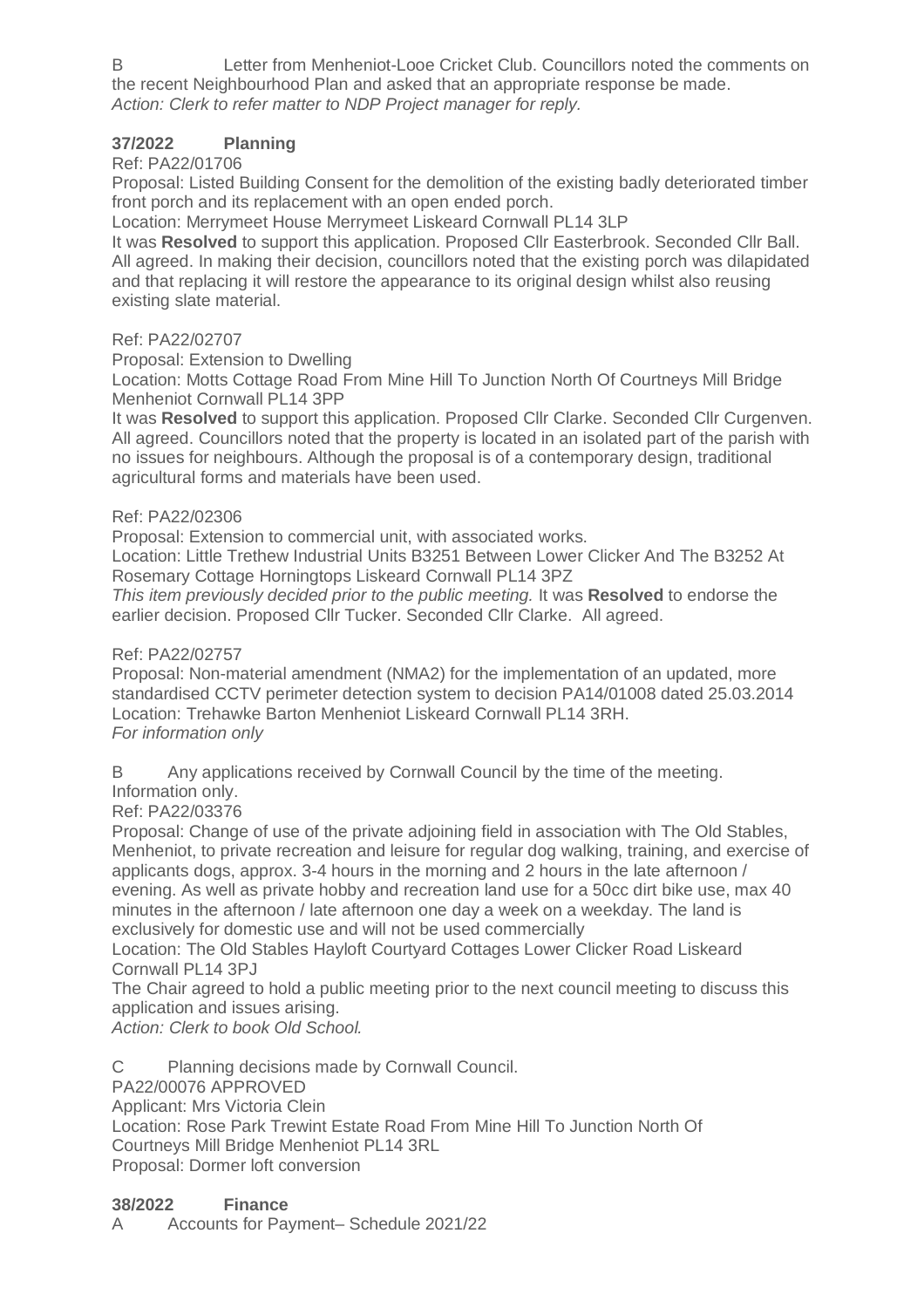It was **Resolved** to approve the schedule and agree payment. Proposed Cllr Smith. Seconded Cllr Tucker. All agreed. Cllr Tucker will authorise online payments.

| <b>Date</b>              | Payee                            | <b>Description</b>             | <b>Pay</b> |          |
|--------------------------|----------------------------------|--------------------------------|------------|----------|
| 25/04/2022               | <b>Johns Janitorial Supplier</b> | Public toilet supples          | OLB        | 46.99    |
| 25/04/2022               | <b>SLCC</b>                      | <b>Clerks Training seminar</b> | <b>OLB</b> | 102.00   |
| 25/04/2022               | <b>Cornwall ALC</b>              | Annual subscription            | <b>OLB</b> | 687.87   |
| 25/04/2022               | PlanSupport                      | <b>NDP Project Manager</b>     | <b>OLB</b> | 350.00   |
| 25/04/2022               | John Hesketh                     | <b>Expenses</b>                | <b>OLB</b> | 269.20   |
| 25/04/2022               | Prydis                           | Accountancy support            | <b>OLB</b> | 114.00   |
| 25/04/2022               | Enerveo                          | Lighting maintenance           | <b>OLB</b> | 48.60    |
| 25/04/2022               | <b>Salaries</b>                  | Mar-22                         | <b>OLB</b> | 994.83   |
| 25/04/2022               | <b>HMRC</b>                      | Mar-22                         | <b>OLB</b> | 145.20   |
| All payments this period |                                  |                                |            | 2,758.69 |

#### B Bank Receipts. For information.

| <b>Date</b>                   | Paver            | <b>Description</b>           |  |       |
|-------------------------------|------------------|------------------------------|--|-------|
| 09/03/2022                    | Allotment rental | Period                       |  | 12.00 |
| 31/03/2022                    | Cornwall Council | <b>Call Account Interest</b> |  | 24.53 |
| All bank receipts this period |                  |                              |  | 36.53 |

## C Bank Reconciliation.

At the close of business on 31 March 2022, the parish council held £75,977.34 in its accounts

D Councillors discussed a community grant application for Menheniot Parochial Church Council (graveyard maintenance) and **Resolved** to support an award of £1200. Proposed Cllr Easterbrook. Seconded Cllr Clarke. All agreed.

Action: Clerk to arrange payment.

## **39/2022 Chair's Agenda Items.**

A Neighbourhood Development Plan.

Clerk reported that the NDP had been supported by 85% of people voting at the referendum held on 7 April 2022. This was higher than 4 out of 6 other parishes which had referendums since January 2022. The turnout was 22%, which was also higher than most other parishes in the same period. The NDP took immediate effect from 8 April declaration of result.

B Safer A38: Chair did not attend the most recent meeting and had no report to deliver.

## **40/2022 Councillors' Reports**

# A Cllr Adrian Cole

Reported that: Menheniot Green had been working with Menheniot Primary School to choose a seed mix for the new flower bed on the playing field; ground had been prepared and seeds planted; area now fenced off to protect during germination; children will be planting their own seeds in the bed; thanks to Simon Martin, Sam Melhuish & Cllr Tony Ball for their help with this project; the Tree for Life project (donating a sapling to every new entrant at the primary school in autumn 2022) is progressing; Holy Well has been cleaned up by volunteers from Old Cornwall Society and St Lalluwys Church; speaking with Menheniot Scouts to ask them to adopt the raised beds on the village green; Merrymeet Residents Association is planting out in the village and asks for help preparing a submission to Cormac for planting out trees along the A390.

Action: Clerk to ask CALC for advice on creating a tree maintenance plan for MRA.

## **41/2022 Clerk's Report.**

A Casual vacancy: the vacancy remains and continues to be advertised.

B Reminded councillors that the post of Chair will be decided at the next meeting on 19 May and invited candidates to contact the Clerk in confidence if they need any information about the duties and responsibilities. Nominations will be made at that meeting – no advance